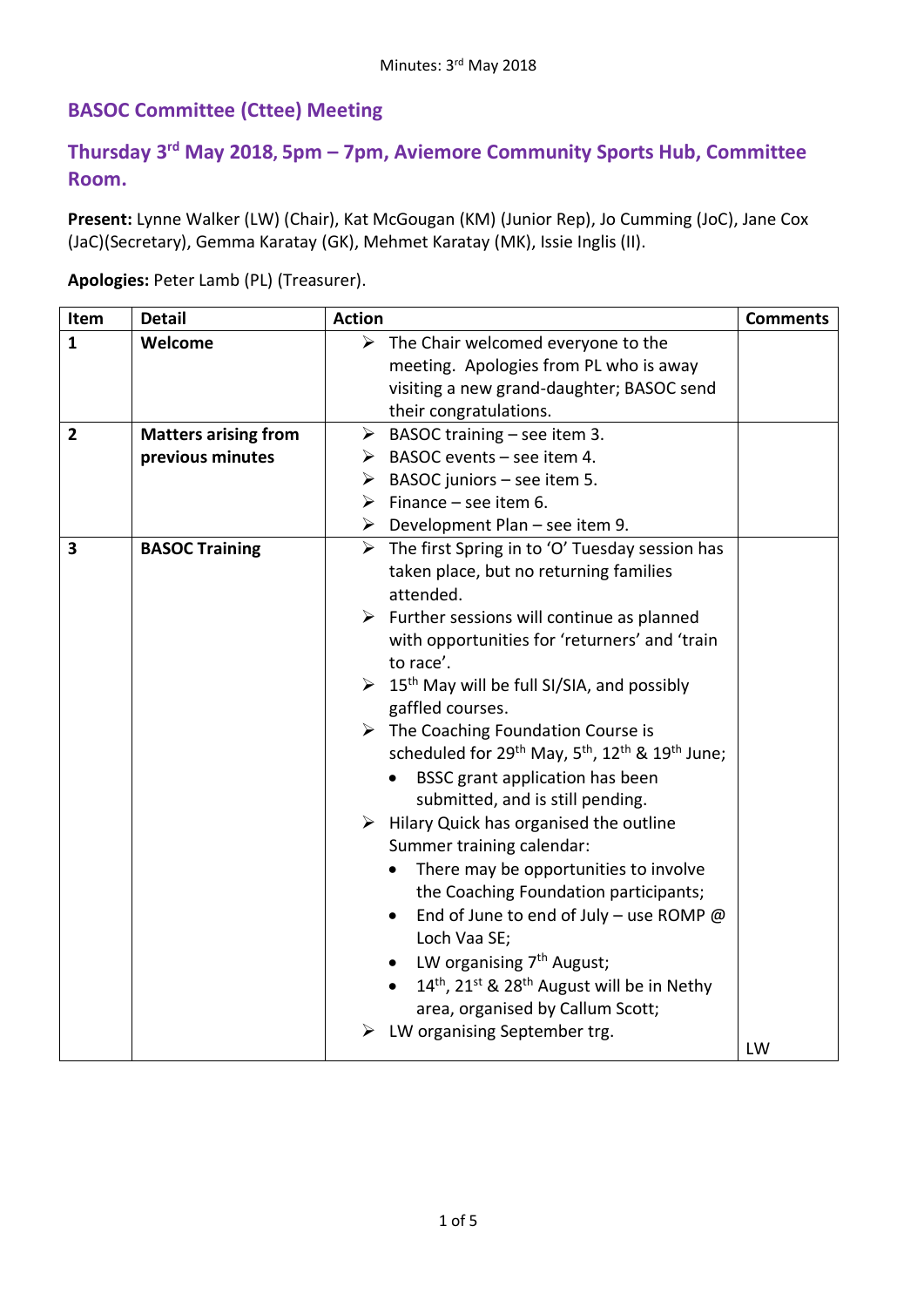| Item | <b>Detail</b>       | <b>Action</b>                                                                                                                                                                                                                                                                                                                  | <b>Comments</b>                   |
|------|---------------------|--------------------------------------------------------------------------------------------------------------------------------------------------------------------------------------------------------------------------------------------------------------------------------------------------------------------------------|-----------------------------------|
| 4    | <b>BASOC Events</b> | $\blacktriangleright$<br>The Chair and Cttee extended their thanks<br>to the Team Captain, Ann McGougan, for<br>organising the relay teams for the British &<br>Scottish Champs.                                                                                                                                               |                                   |
|      |                     | $\triangleright$ BASOC involvement for the British Champs<br>$(19th$ & 20 <sup>th</sup> May) will probably be set-up and<br>help with relays on Day 2.<br>Club members are reminded that the<br>Gairnshiel bridge will be closed from 14th<br>May, for 3 weeks;<br>Car park passes need to be printed out<br>prior to arrival. | LW                                |
|      |                     | $\triangleright$ BASOC involvement for Scottish Champs<br>$(26th$ & 27 <sup>th</sup> May) will be car parking for<br>relays on Day 2.<br>> M&H Junior Champs ( $9th$ June):                                                                                                                                                    | LW                                |
|      |                     | Gavin has planned the courses and<br>$\bullet$<br>forwarded them to the Controller<br>(Johannes);<br>Grantown Primary School will be the<br>Event Centre - details to be finalised;<br>A request has gone out to Club members<br>for help on the day;<br>Online entry and Event Details will be<br>available before mid-May.   | <b>JaC</b>                        |
|      |                     | $\triangleright$ WOLF light (Sun 23rd Sep 2018):<br>Area will be Dunachtonmore;<br>LW will update the BOF entry;<br>Planner is GK;<br>Organiser is JoC (Clare Kemsley helping);<br>Controller is Trevor Hoey, FVO;<br>ScotJOS can provide a cake stall;                                                                        | <b>JoC</b><br>GK<br>LW            |
|      |                     | Organiser will investigate possibility of a<br>hot-snack van, and coffee stall;<br>4 x portaloos to be hired;<br>Coaching event Sat 22 <sup>nd</sup> will be Uath<br>Lochans $1 - 4$ pm.                                                                                                                                       | <b>JaC</b><br><b>LW &amp; HQ?</b> |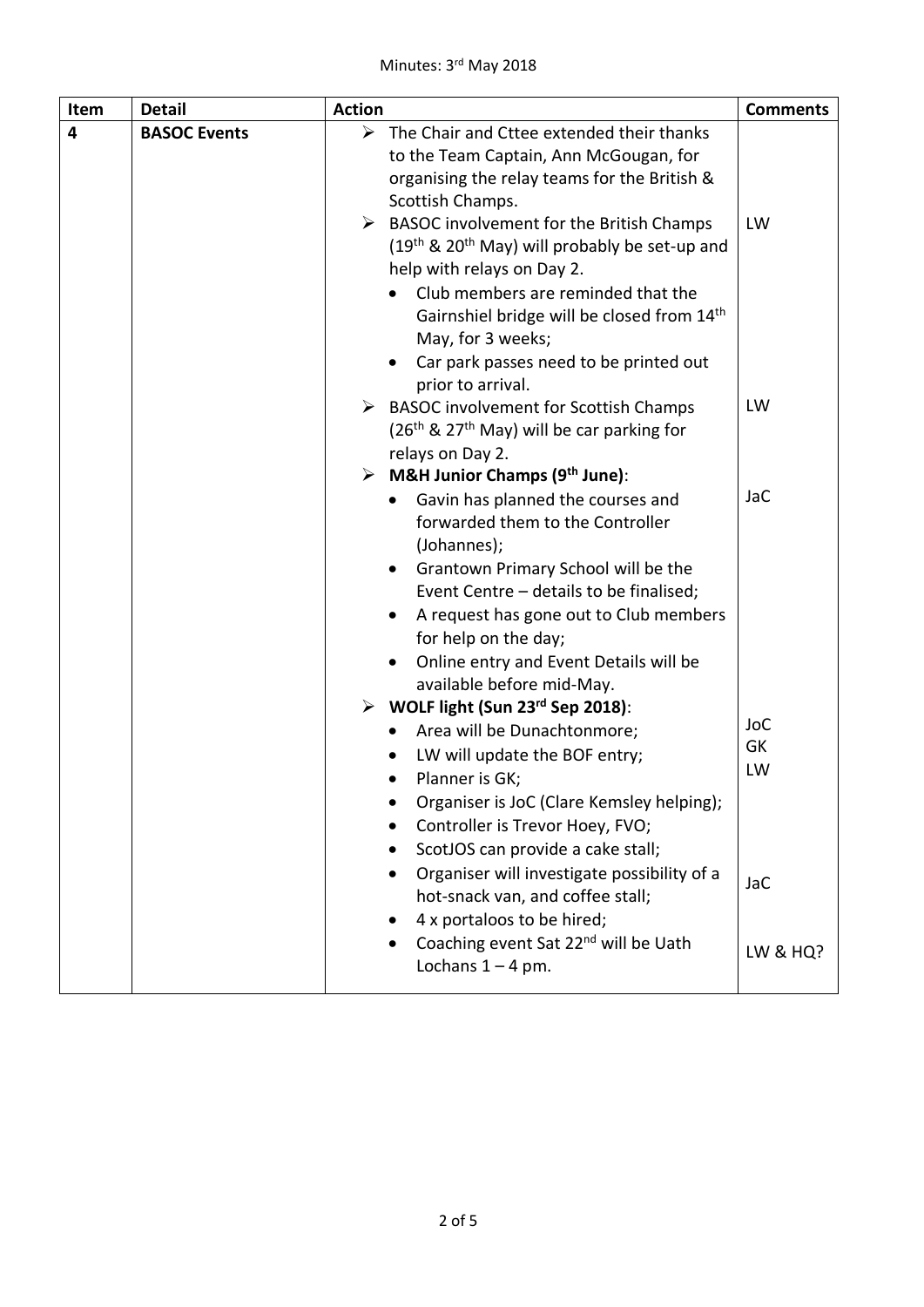| Item         | <b>Detail</b>              | <b>Action</b>                                                                                                                                                                                                                                                                                                                                                                                                                                                                                                                                                                                                                                                                                                                                                                                                                                                                                                                                                           | <b>Comments</b> |
|--------------|----------------------------|-------------------------------------------------------------------------------------------------------------------------------------------------------------------------------------------------------------------------------------------------------------------------------------------------------------------------------------------------------------------------------------------------------------------------------------------------------------------------------------------------------------------------------------------------------------------------------------------------------------------------------------------------------------------------------------------------------------------------------------------------------------------------------------------------------------------------------------------------------------------------------------------------------------------------------------------------------------------------|-----------------|
| 4<br>(contd) | <b>BASOC Events</b>        | ➤<br><b>Northern Night Cup (NNC):</b><br>The NNC Organiser has requested<br>feedback on the option to have<br>competitive Medium & Long Courses<br>only (as per the Deeside model), as the<br>Short Course incurs a high workload for<br>participating clubs;<br>The Cttee agreed that this option would<br>$\bullet$<br>probably allow better areas to be utilised<br>in some cases;<br>The Cttee also felt that it was beneficial<br>for juniors to be able to take part in<br>'Dark-O', but that provision of a short<br>course should be at the discretion of the<br>organising club;<br>BASOC will commit to 2 events for the<br>2018/19 NNC, and will probably include a<br>(non-competitive) Short Course;<br>The Chair will feedback comments to the<br>NNC Organiser.<br>$\triangleright$ 2019 Spring WOLF weekend:<br>Creagan Mor not mapped yet due to<br>poor weather;<br>Options are to schedule for a later date,<br>or change the area to minimise risk; | LW              |
|              |                            | LW will liaise with SOA to determine<br>event schedule for 2019.                                                                                                                                                                                                                                                                                                                                                                                                                                                                                                                                                                                                                                                                                                                                                                                                                                                                                                        | LW              |
| 5            | <b>BASOC Junior Events</b> | $\triangleright$ Friday 1 <sup>st</sup> June: Scottish Schools:<br>• Venue: Pollock Park, Glasgow;<br>Due to other commitments, BASOC Jnrs<br>will not attend;<br>> Saturday 9th June: M&H Junior Champs:<br><b>BASOC</b> organising;<br>Only 2 BASOC juniors available due to<br>DofE commitments;<br>$\triangleright$ Sunday 17 <sup>th</sup> June: Jamie Stevenson Trophy<br>$(JST)$ :<br>Venue: Braemar.<br>GK & JaC can accompany Junior Team;                                                                                                                                                                                                                                                                                                                                                                                                                                                                                                                     | <b>JaC</b>      |
|              |                            | Transport will depend on number of<br>participants.                                                                                                                                                                                                                                                                                                                                                                                                                                                                                                                                                                                                                                                                                                                                                                                                                                                                                                                     | JaC/GK          |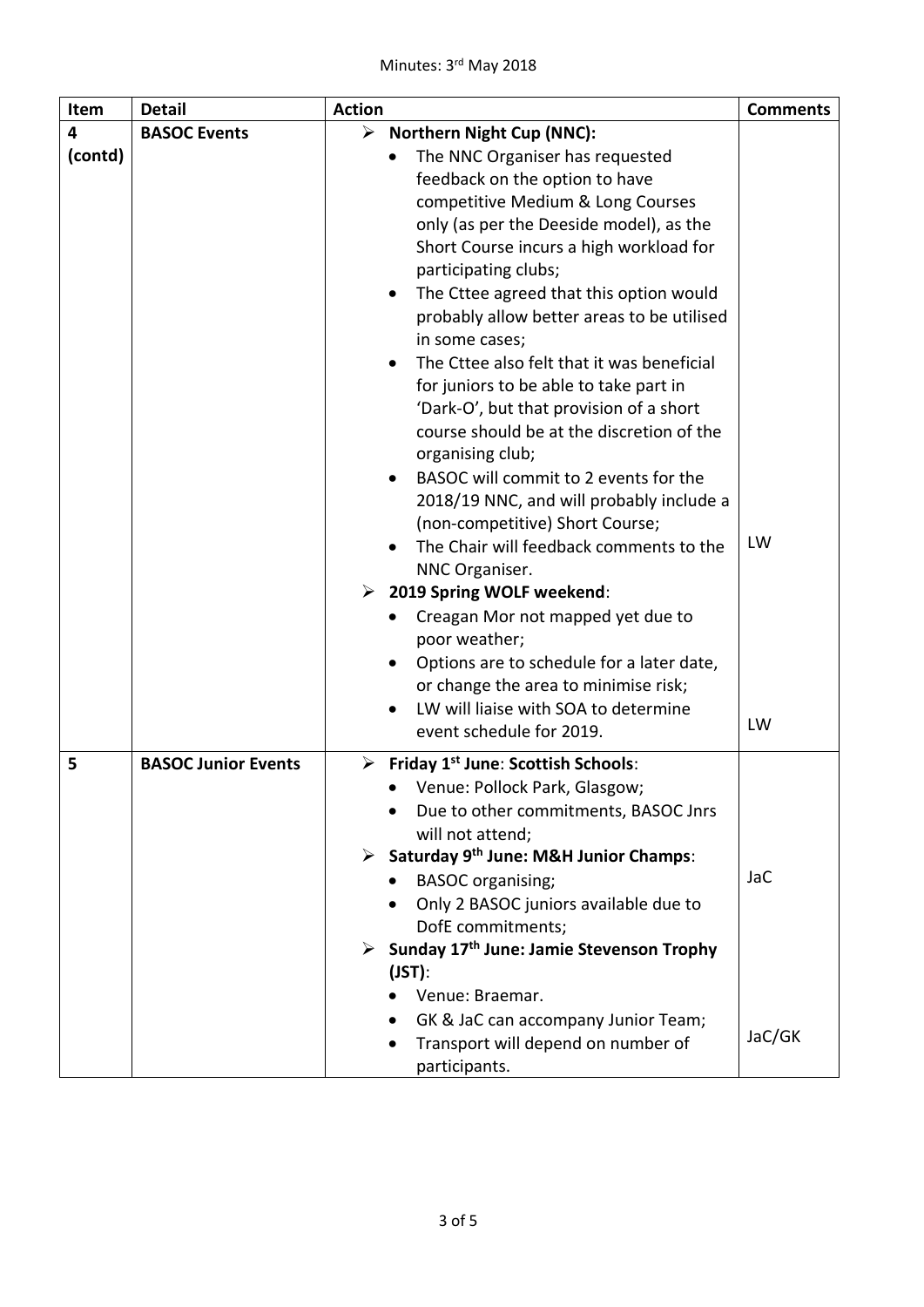| Item                    | <b>Detail</b>       | <b>Action</b>         |                                                                                               | <b>Comments</b>             |
|-------------------------|---------------------|-----------------------|-----------------------------------------------------------------------------------------------|-----------------------------|
| 6                       | <b>Finance</b>      | $\blacktriangleright$ | GK will order 10 additional SI units, stakes,                                                 | <b>GK</b>                   |
|                         |                     |                       | holders & labels at a cost of approx. £1350.                                                  | PL (for                     |
|                         |                     |                       | $\triangleright$ Updates to Nethy map (approx. £3000) and                                     | info)                       |
|                         |                     |                       | north part of Beachen (approx. £2200) will                                                    |                             |
|                         |                     |                       | need to be supported by significant grant                                                     |                             |
|                         |                     |                       | aid;                                                                                          |                             |
|                         |                     |                       | LW will liaise with PL and SOA RDO re                                                         | LW                          |
|                         |                     |                       | funding grants.                                                                               | PL (for                     |
|                         |                     |                       | $\triangleright$ The minimum order number has not been                                        | info)                       |
|                         |                     |                       | achieved for items of Club clothing;                                                          |                             |
|                         |                     |                       | JoC will order stock items of various sizes                                                   | <b>JoC</b>                  |
|                         |                     |                       | to make up the min. order, and advise PL                                                      | PL (for                     |
|                         |                     |                       | re cost of additional items.                                                                  | info)                       |
|                         |                     |                       | $\triangleright$ Event signs: only one company (Acorn Signs)                                  |                             |
|                         |                     |                       | of the 3 asked came back with an itemised                                                     | JaC & JoC                   |
|                         |                     |                       | quote of approx. £200 for new signs;                                                          | PL (for                     |
|                         |                     |                       | The Cttee agreed that new signs should                                                        | info)                       |
|                         |                     |                       | be purchased, and that the Club should                                                        |                             |
|                         |                     |                       | attempt to standardise formats.                                                               |                             |
| $\overline{\mathbf{z}}$ | <b>SOA</b>          |                       | $\triangleright$ The Cttee thanked MK for attending on                                        |                             |
|                         | Conference/Workshop |                       | behalf of BASOC;                                                                              |                             |
|                         |                     |                       | MK enjoyed the Conference and will                                                            | МK                          |
|                         |                     |                       | write a brief point bulletin to be posted                                                     |                             |
|                         |                     |                       | on the website, when time allows.                                                             |                             |
| 8                       | <b>GDPR</b>         | ➤                     | SOA & BOF materials have been circulated to the                                               |                             |
|                         |                     |                       | Cttee, and in the BASOC-shared Dropbox folder.                                                |                             |
|                         |                     |                       | $\triangleright$ Hilary Q has prepared a draft Data Privacy<br>Notice, and made the following |                             |
|                         |                     |                       | recommendations:                                                                              |                             |
|                         |                     |                       | Audit what we hold;                                                                           |                             |
|                         |                     |                       | Destroy old materials;                                                                        |                             |
|                         |                     |                       | Seek confirmation to contact members, and                                                     |                             |
|                         |                     |                       | by what means.                                                                                |                             |
|                         |                     |                       | $\triangleright$ LW will liaise with Hilary regarding draft Data                              | LW                          |
|                         |                     |                       | Privacy Notice;                                                                               |                             |
|                         |                     |                       | Cttee members to contact LW with                                                              | All Cttee<br><b>Members</b> |
|                         |                     |                       | comments by end of Mon 7 <sup>th</sup> May;                                                   | LW                          |
|                         |                     |                       | Document to be circulated to BASOC<br>members for consent.                                    |                             |
|                         |                     |                       | $\triangleright$ It was suggested BASOC appoint a designated                                  |                             |
|                         |                     |                       | Data Protection Officer;                                                                      |                             |
|                         |                     |                       | MK said he would consider taking on this                                                      | MK                          |
|                         |                     |                       | role.                                                                                         |                             |
|                         |                     | ➤                     | II attended the VABS meeting in Carrbridge on                                                 |                             |
|                         |                     |                       | behalf of BASOC, and suggested BASOC join                                                     |                             |
|                         |                     |                       | VABS;                                                                                         |                             |
|                         |                     |                       | The Cttee agreed, and LW will ask Hilary to                                                   | LW                          |
|                         |                     |                       | take this forward.                                                                            |                             |